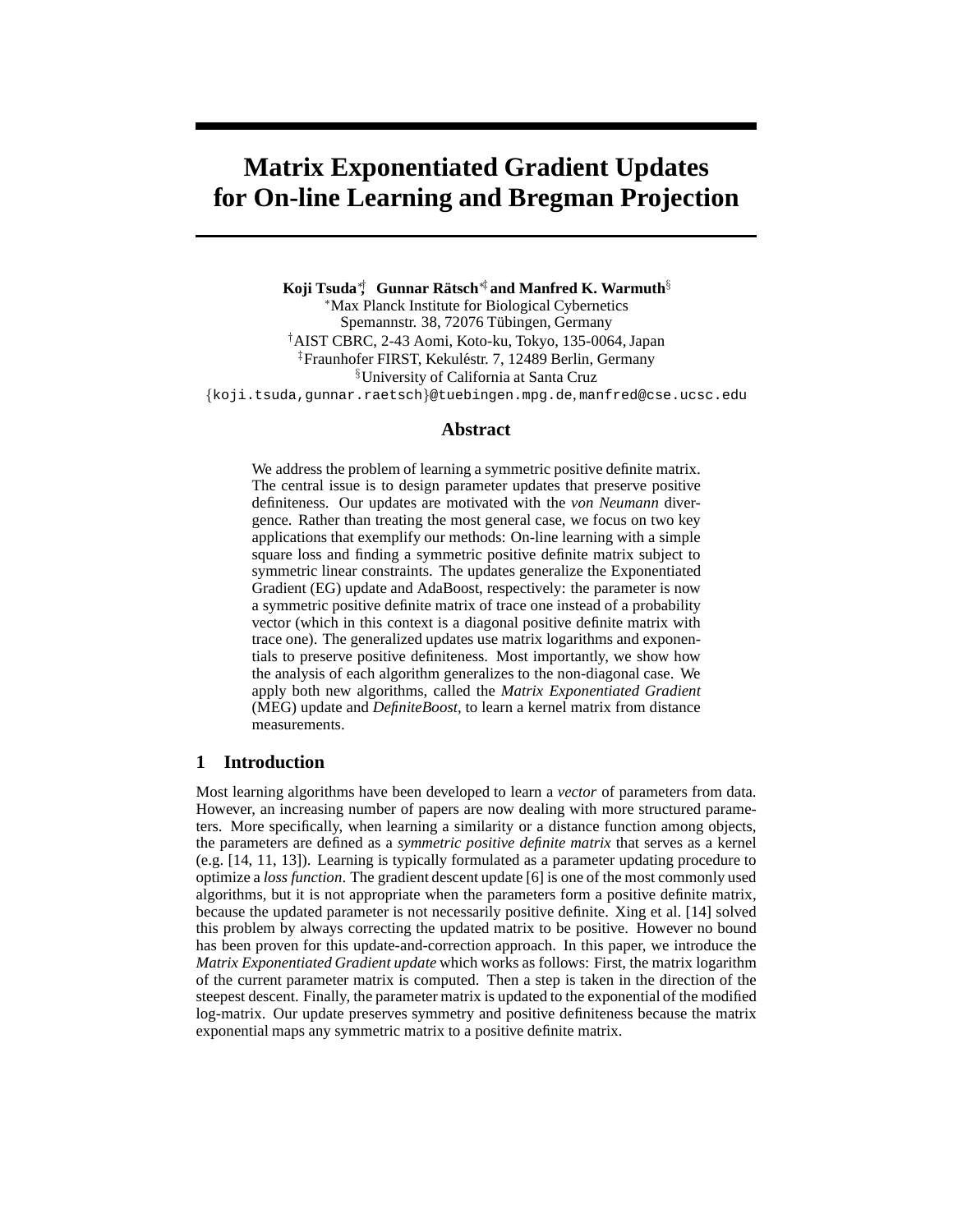Bregman divergences play a central role in the motivation and the analysis of *on-line learning algorithms* [5]. A learning problem is essentially defined by a loss function, and a divergence that measures the discrepancy between parameters. More precisely, the updates are motivated by minimizing the sum of the loss function and the Bregman divergence, where the loss function is multiplied by a positive learning rate. Different divergences lead to radically different updates [6]. For example, the gradient descent is derived from the squared Euclidean distance, and the exponentiated gradient from the Kullback-Leibler divergence. We use the *von Neumann* divergence (also called quantum relative entropy) for measuring the discrepancy between two positive definite matrices [8]. We derive a new *Matrix Exponentiated Gradient update* from this divergence (which is a Bregman divergence for positive definite matrices). Finally we prove *relative loss bounds* using the *von Neumann* divergence as a measure of progress.

Also the following related key problem has received a lot of attention recently [14, 11, 13]: Find a symmetric positive definite matrix that satisfies a number of symmetric linear inequality constraints. The new *DefiniteBoost* algorithm greedily chooses the most violated constraint and performs an approximated Bregman projection. In the diagonal case, we recover AdaBoost [9]. We also show how the convergence proof of AdaBoost generalizes to the non-diagonal case.

## **2** *von Neumann* **Divergence or Quantum Relative Entropy**

If F is a real convex differentiable function on the parameter domain (symmetric  $d \times d$ positive definite matrices) and  $f(\mathbf{W}) := \nabla F(\mathbf{W})$ , then the Bregman divergence between two parameters  $\tilde{W}$  and W is defined as

$$
\Delta_F(\widetilde{\mathbf{W}}, \mathbf{W}) = F(\widetilde{\mathbf{W}}) - F(\mathbf{W}) - \mathrm{tr}[(\widetilde{\mathbf{W}} - \mathbf{W})\mathbf{f}(\mathbf{W})].
$$

When choosing  $F(W) = tr(W \log W - W)$ , then  $f(W) = \log W$  and the corresponding Bregman divergence becomes the *von Neumann* divergence [8]:

$$
\Delta_{\mathcal{F}}(\widetilde{\mathbf{W}}, \mathbf{W}) = \text{tr}(\widetilde{\mathbf{W}} \log \widetilde{\mathbf{W}} - \widetilde{\mathbf{W}} \log \mathbf{W} - \widetilde{\mathbf{W}} + \mathbf{W}).
$$
 (1)

In this paper, we are primarily interested in the normalized case (when  $tr(\mathbf{W}) = 1$ ). In this case, the positive symmetric definite matrices are related to density matrices commonly used in Statistical Physics and the divergence simplifies to  $\Delta_F(\tilde{W},W) = \text{tr}(\tilde{W} \log \tilde{W} \widetilde{W}$  log W).

If  $\mathbf{W} = \sum_i \lambda_i \boldsymbol{v}_i \boldsymbol{v}_i^\top$  is our notation for the eigenvalue decomposition, then we can rewrite the normalized divergence as

$$
\Delta_{\text{F}}(\widetilde{\mathbf{W}},\mathbf{W}) = \sum_{i} \widetilde{\lambda}_{i} \ln \widetilde{\lambda}_{i} + \sum_{i,j} \widetilde{\lambda}_{i} \ln \lambda_{j} (\widetilde{\boldsymbol{v}}_{i}^{\top} \boldsymbol{v}_{j})^{2}.
$$

So this divergence quantifies the difference in the eigenvalues as well as the eigenvectors.

# **3 On-line Learning**

In this section, we present a natural extension of the *Exponentiated Gradient* (EG) update [6] to an update for symmetric positive definite matrices.

At the t-th trial, the algorithm receives a symmetric instance matrix  $X_t \in \mathbb{R}^{d \times d}$ . It then produces a prediction  $\hat{y}_t = \text{tr}(\mathbf{W}_t \mathbf{X}_t)$  based on the algorithm's current symmetric positive definite parameter matrix  $W_t$ . Finally it incurs for instance<sup>1</sup> a quadratic loss  $(\hat{y}_t - y_t)^2$ ,

<sup>&</sup>lt;sup>1</sup>For the sake of simplicity, we use the simple quadratic loss:  $L_t(\mathbf{W}) = (\text{tr}(\mathbf{X}_t \mathbf{W}) - y_t)^2$ . For the general update, the gradient  $\nabla L_t(\mathbf{W}_t)$  is exponentiated in the update (4) and this gradient must be symmetric. Following [5], more general loss functions (based on Bregman divergences) are amenable to our techniques.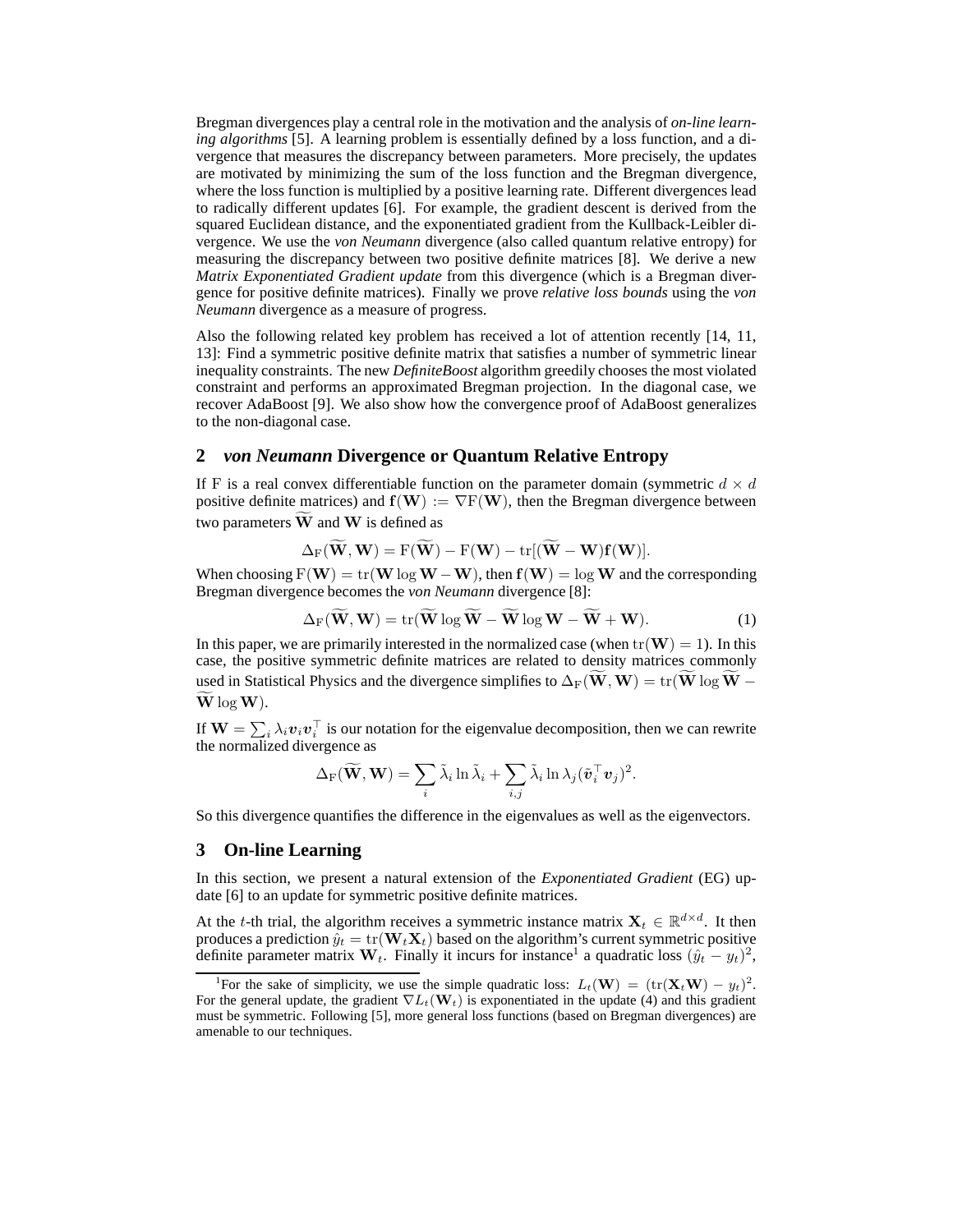and updates its parameter matrix  $W_t$ . In the update we aim to solve the following problem:

$$
\mathbf{W}_{t+1} = \operatorname{argmin}_{\mathbf{W}} \left( \Delta_{\text{F}}(\mathbf{W}, \mathbf{W}_t) + \eta (\text{tr}(\mathbf{W} \mathbf{X}_t) - y_t)^2 \right), \tag{2}
$$

where the convex function F defines the Bregman divergence. Setting the derivative with respect to W to zero, we have

$$
\mathbf{f}(\mathbf{W}_{t+1}) - \mathbf{f}(\mathbf{W}_t) + \eta \nabla [(\text{tr}(\mathbf{W}_{t+1} \mathbf{X}_t) - y_t)^2] = 0.
$$
 (3)

The update rule is derived by solving (3) with respect to  $W_{t+1}$ , but it is not solvable in closed form. A common way to avoid this problem is to approximate  $tr(\mathbf{W}_{t+1}\mathbf{X}_t)$  by  $tr(\mathbf{W}_t \mathbf{X}_t)$  [5]. Then, we have the following update:

$$
\mathbf{W}_{t+1} = \mathbf{f}^{-1}(\mathbf{f}(\mathbf{W}_t) - 2\eta(\hat{y}_t - y_t)\mathbf{X}_t).
$$

In our case,  $F(W) = tr(W \log W - W)$  and thus  $f(W) = \log W$  and  $f^{-1}(W) =$ exp W. We also augment (2) with the constraint  $tr(W) = 1$ , leading to the following *Matrix Exponential Gradient (MEG) Update*:

$$
\mathbf{W}_{t+1} = \frac{1}{Z_t} \exp(\log \mathbf{W}_t - 2\eta(\hat{y}_t - y_t)\mathbf{X}_t),
$$
\n(4)

where the normalization factor  $Z_t$  is tr[exp(log  $\mathbf{W}_t - 2\eta(\hat{y}_t - y_t)\mathbf{X}_t$ )]. Note that in the above update, the exponent log  $W_t - 2\eta(\hat{y}_t - y_t)X_t$  is an arbitrary symmetric matrix and the matrix exponential converts this matrix back into a symmetric positive definite matrix. A numerically stable version of the MEG update is given in Section 3.2.

#### **3.1 Relative Loss Bounds**

We now begin with the definitions needed for the relative loss bounds. Let  $S =$  $(\mathbf{X}_1, y_1), \ldots, (\mathbf{X}_T, y_T)$  denote a sequence of examples, where the instance matrices  $\mathbf{X}_t \in \mathbb{R}^{d \times d}$  are symmetric and the labels  $y_t \in \mathbb{R}$ . For any symmetric positive semi-definite matrix U with tr(U) = 1, define its total loss as  $L_{\mathbf{U}}(S) = \sum_{t=1}^{T} (\text{tr}(\mathbf{U}\mathbf{X}_t) - y_t)^2$ . The total loss of the on-line algorithm is  $L_{MEG}(S) = \sum_{t=1}^{T} (\text{tr}(\mathbf{W}_t \mathbf{X}_t) - y_t)^2$ . We prove a bound on the *relative loss*  $\widetilde{L}_{MEG}(S) - \widetilde{L}_{\mathbf{U}}(S)$  that holds for any U. The proof generalizes a similar bound for the Exponentiated Gradient update (Lemmas 5.8 and 5.9 of [6]). The relative loss bound is derived in two steps: Lemma 3.1 bounds the relative loss for an individual trial and Lemma 3.2 for a whole sequence (Proofs are given in the full paper).

**Lemma 3.1** Let  $W_t$  be any symmetric positive definite matrix. Let  $X_t$  be any symmetric *matrix whose smallest and largest eigenvalues satisfy*  $\lambda^{\max} - \lambda^{\min} \leq r$ . Assume  $\mathbf{W}_{t+1}$  is *produced from*  $W_t$  *by the MEG update and let* U *be any symmetric positive semi-definite matrix. Then for any constants* a and b such that  $0 < a \leq 2b/(2+r^2b)$  and any learning *rate*  $\eta = 2b/(2 + r^2b)$ , we have

$$
a(y_t - \text{tr}(\mathbf{W}_t \mathbf{X}_t))^2 - b(y_t - \text{tr}(\mathbf{U} \mathbf{X}_t))^2 \le \Delta(\mathbf{U}, \mathbf{W}_t) - \Delta(\mathbf{U}, \mathbf{W}_{t+1})
$$
 (5)

In the proof, we use the Golden-Thompson inequality [3], i.e.,  $tr[exp(A + B)] \ge$  $tr[exp(A) exp(B)]$  for symmetric matrices A and B. We also needed to prove the following generalization of Jensen's inequality to matrices:  $\exp(\rho_1 \mathbf{A} + \rho_2 (\mathbf{I} - \mathbf{A})) \leq$  $\exp(\rho_1)$ **A** +  $\exp(\rho_2)$ (**I** - **A**) for finite  $\rho_1, \rho_2 \in \mathbb{R}$  and any symmetric matrix **A** with  $0 < A \leq I$ . These two key inequalities will also be essential for the analysis of *Definite-Boost* in the next section.

**Lemma 3.2** *Let* W<sup>1</sup> *and* U *be arbitrary symmetric positive definite initial and comparison matrices, respectively. Then for any c such that*  $\eta = 2c/(r^2(2+c))$ *,* 

$$
L_{MEG}(S) \le \left(1 + \frac{c}{2}\right) L_{\mathbf{U}}(S) + \left(\frac{1}{2} + \frac{1}{c}\right) r^2 \Delta(\mathbf{U}, \mathbf{W}_1). \tag{6}
$$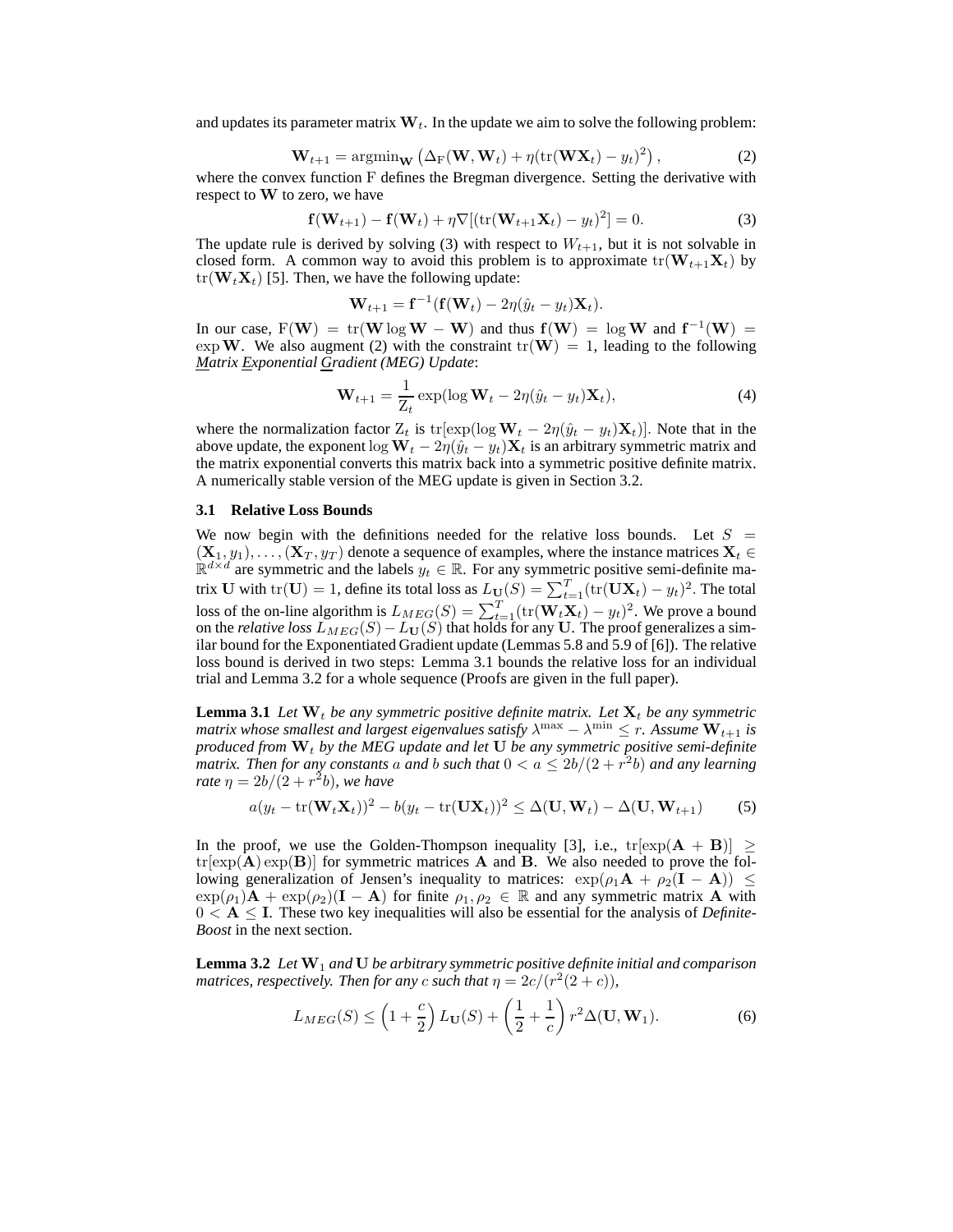**Proof** For the maximum tightness of (5), a should be chosen as  $a = \eta = \frac{2b}{(2 + r^2 b)}$ . Let  $b = c/r^2$ , and thus  $a = 2c/(r^2(2+c))$ . Then (5) is rewritten as

$$
\frac{2c}{2+c}(y_t - \text{tr}(\mathbf{W}_t \mathbf{X}_t))^2 - c(y_t - \text{tr}(\mathbf{U} \mathbf{X}_t))^2 \le r^2 (\Delta(\mathbf{U}, \mathbf{W}_t) - \Delta(\mathbf{U}, \mathbf{W}_{t+1}))
$$

Adding the bounds for  $t = 1, \dots, T$ , we get

$$
\frac{2c}{2+c}L_{MEG}(S) - cL_{\mathbf{U}}(S) \leq r^2(\Delta(\mathbf{U}, \mathbf{W}_1) - \Delta(\mathbf{U}, \mathbf{W}_{t+1})) \leq r^2 \Delta(\mathbf{U}, \mathbf{W}_1),
$$

which is equivalent to (6).

$$
\mathcal{L}_{\mathcal{L}}
$$

Assuming  $L_{\mathbf{U}}(S) \leq \ell_{\max}$  and  $\Delta(\mathbf{U}, \mathbf{W}_1) \leq d_{\max}$ , the bound (6) is tightest when  $c =$  $r\sqrt{2d_{\max}/\ell_{\max}}$ . Then we have  $L_{MEG}(S) - L_{\mathbf{U}}(S) \leq r\sqrt{2\ell_{\max}d_{\max}} + \frac{r^2}{2}\Delta(\mathbf{U}, \mathbf{W}_1)$ .

## **3.2 Numerically stable MEG update**

The MEG update is numerically unstable when the eigenvalues of  $W_t$  are around zero. However we can "unwrap"  $W_{t+1}$  as follows:

$$
\mathbf{W}_{t+1} = \frac{1}{\tilde{Z}_t} \exp(c_t \mathbf{I} + \log \mathbf{W}_1 - 2\eta \sum_{s=1}^t (\hat{y}_s - y_s) \mathbf{X}_s),\tag{7}
$$

where the constant  $\tilde{Z}_t$  normalizes the trace of  $\mathbf{W}_{t+1}$  to one. As long as the eigen values of  $W_1$  are not too small then the computation of log  $W_t$  is stable. Note that the update is independent of the choice of  $c_t \in \mathbb{R}$ . We incrementally maintain an eigenvalue decomposition of the matrix in the exponent  $(O(n^3))$  per iteration):

$$
\mathbf{V}_t \mathbf{\Lambda}_t \mathbf{V}_t^T = c_t \mathbf{I} + \log \mathbf{W}_1 - 2\eta \sum_{s=1}^t (\hat{y}_s - y_s) \mathbf{X}_s),
$$

where the constant  $c_t$  is chosen so that the maximum eigenvalue of the above is zero. Now  $\mathbf{W}_{t+1} = \mathbf{V}_{t} \exp(\mathbf{\Lambda}_{t}) \mathbf{V}_{t}^{T} / \mathrm{tr}(\exp(\mathbf{\Lambda}_{t})).$ 

# **4 Bregman Projection and** *DefiniteBoost*

In this section, we address the following Bregman projection problem<sup>2</sup>

$$
\mathbf{W}^* = \operatorname{argmin}_{\mathbf{W}} \Delta_{\mathcal{F}}(\mathbf{W}, \mathbf{W}_1), \text{ tr}(\mathbf{W}) = 1, \text{ tr}(\mathbf{W}\mathbf{C}_j) \le 0, \text{ for } j = 1, \dots, n,
$$
 (8)

where the symmetric positive definite matrix  $W_1$  of trace one is the initial parameter matrix, and  $C_1, \ldots, C_n$  are arbitrary symmetric matrices. Prior knowledge about W is encoded in the constraints, and the matrix closest to  $W_1$  is chosen among the matrices satisfying all constraints. Tsuda and Noble [13] employed this approach for learning a kernel matrix among graph nodes, and this method can be potentially applied to learn a kernel matrix in other settings (e.g. [14, 11]).

The problem (8) is a projection of  $W_1$  to the intersection of convex regions defined by the constraints. It is well known that the Bregman projection into the intersection of convex regions can be solved by sequential projections to each region [1]. In the original papers only asymptotic convergence was shown. More recently a connection [4, 7] was made to the AdaBoost algorithm which has an improved convergence analysis [2, 9]. We generalize the latter algorithm and its analysis to symmetric positive definite matrices and call the new algorithm *DefiniteBoost*. As in the original setting, only *approximate* projections (Figure 1) are required to show fast convergence.

<sup>&</sup>lt;sup>2</sup>Note that if  $\eta$  is large then the on-line update (2) becomes a Bregman projection subject to a single equality constraint tr( $\mathbf{W} \mathbf{X}_t$ ) =  $y_t$ .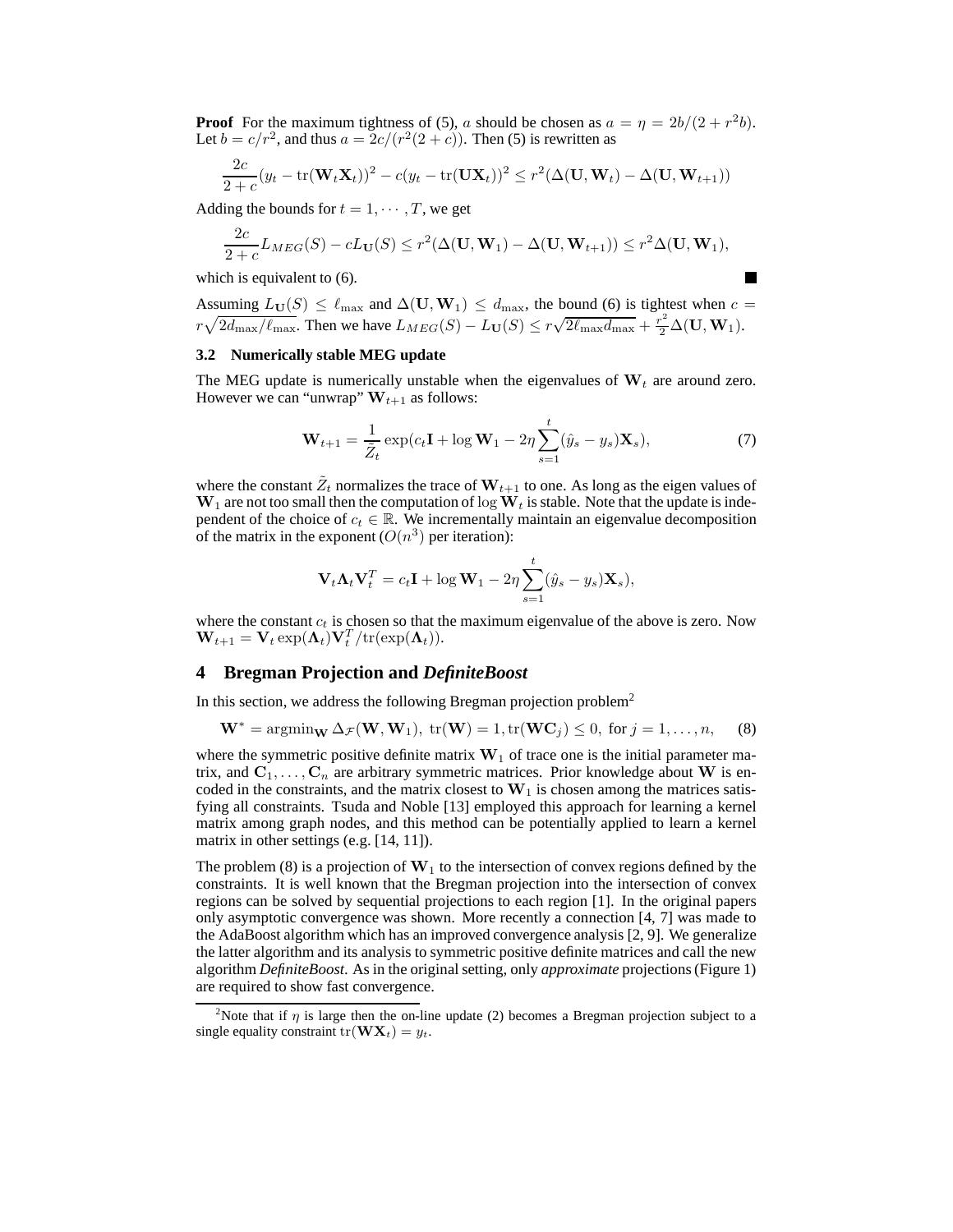

Figure 1: In (exact) Bregman projections, the intersection of convex sets (i.e., two lines here) is found by iterating projections to each set. We project only approximately, so the projected point does not satisfy the current constraint. Nevertheless, global convergence to the optimal solution is guaranteed via our proofs.

Before presenting the algorithm, let us derive the dual problem of (8) by means of Lagrange multipliers  $\gamma$ ,

$$
\boldsymbol{\gamma}^* = \operatorname{argmin}_{\boldsymbol{\gamma}} \log \left( \operatorname{tr} \left[ \exp(\log \mathbf{W}_1 - \sum_{j=1}^n \gamma_j \mathbf{C}_j) \right] \right), \quad \gamma_j \ge 0. \tag{9}
$$

See [13] for a detailed derivation of the dual problem. When (8) is feasible, the optimal solution is described as  $W^* = \frac{1}{Z(\gamma^*)} \exp(\log W_1 - \sum_{j=1}^n \gamma_j^* C_j)$ , where  $Z(\gamma^*) =$ tr[exp(log  $\mathbf{W}_1 - \sum_{j=1}^n \gamma_j^* \mathbf{C}_j$ )].

## **4.1 Exact Bregman Projections**

First, let us present the exact Bregman projection algorithm to solve (8). We start from the initial parameter  $W_1$ . At the t-th step, the most unsatisfied constraint is chosen,  $j_t = \text{argmax}_{j=1,\dots,n} \text{tr}(\mathbf{W}_t \mathbf{C}_j)$ . Let us use  $\mathbf{C}_t$  as the short notation for  $\mathbf{C}_{j_t}$ . Then, the following Bregman projection with respect to the chosen constraint is solved.

$$
\mathbf{W}_{t+1} = \operatorname{argmin}_{\mathbf{W}} \Delta(\mathbf{W}, \mathbf{W}_t), \quad \operatorname{tr}(\mathbf{W}) = 1, \operatorname{tr}(\mathbf{W}\mathbf{C}_t) \le 0. \tag{10}
$$

By means of a Lagrange multiplier  $\alpha$ , the dual problem is described as

$$
\alpha_t = \operatorname{argmin}_{\alpha} \operatorname{tr}[\exp(\log \mathbf{W}_t - \alpha \mathbf{C}_t)], \quad \alpha \ge 0. \tag{11}
$$

Using the solution of the dual problem,  $W_t$  is updated as

$$
\mathbf{W}_{t+1} = \frac{1}{\mathbf{Z}_t(\alpha_t)} \exp(\log \mathbf{W}_t - \alpha_t \mathbf{C}_t)
$$
(12)

where the normalization factor is  $Z_t(\alpha_t) = \text{tr}[\exp(\log \mathbf{W}_t - \alpha_t \mathbf{C}_t)].$  Note that we can use the same numerically stable update as in the previous section.

#### **4.2 Approximate Bregman Projections**

The solution of (11) cannot be obtained in closed form. However, one can use the following approximate solution:

$$
\alpha_t = \frac{1}{\lambda_t^{\max} - \lambda_t^{\min}} \log \left( \frac{1 + r_t / \lambda_t^{\max}}{1 + r_t / \lambda_t^{\min}} \right),\tag{13}
$$

when the eigenvalues of  $C_t$  lie in the interval  $[\lambda_t^{\min}, \lambda_t^{\max}]$  and  $r_t = \text{tr}(\mathbf{W}_t \mathbf{C}_t)$ . Since the most unsatisfied constraint is chosen,  $r_t \geq 0$  and thus  $\alpha_t \geq 0$ . Although the projection is done only approximately,<sup>3</sup> the convergence of the dual objective  $(9)$  can be shown using the following upper bound.

<sup>&</sup>lt;sup>3</sup>The approximate Bregman projection (with  $\alpha_t$  as in (13) can also be motivated as an online algorithm based on an entropic loss and learning rate one (following Section 3 and [4]).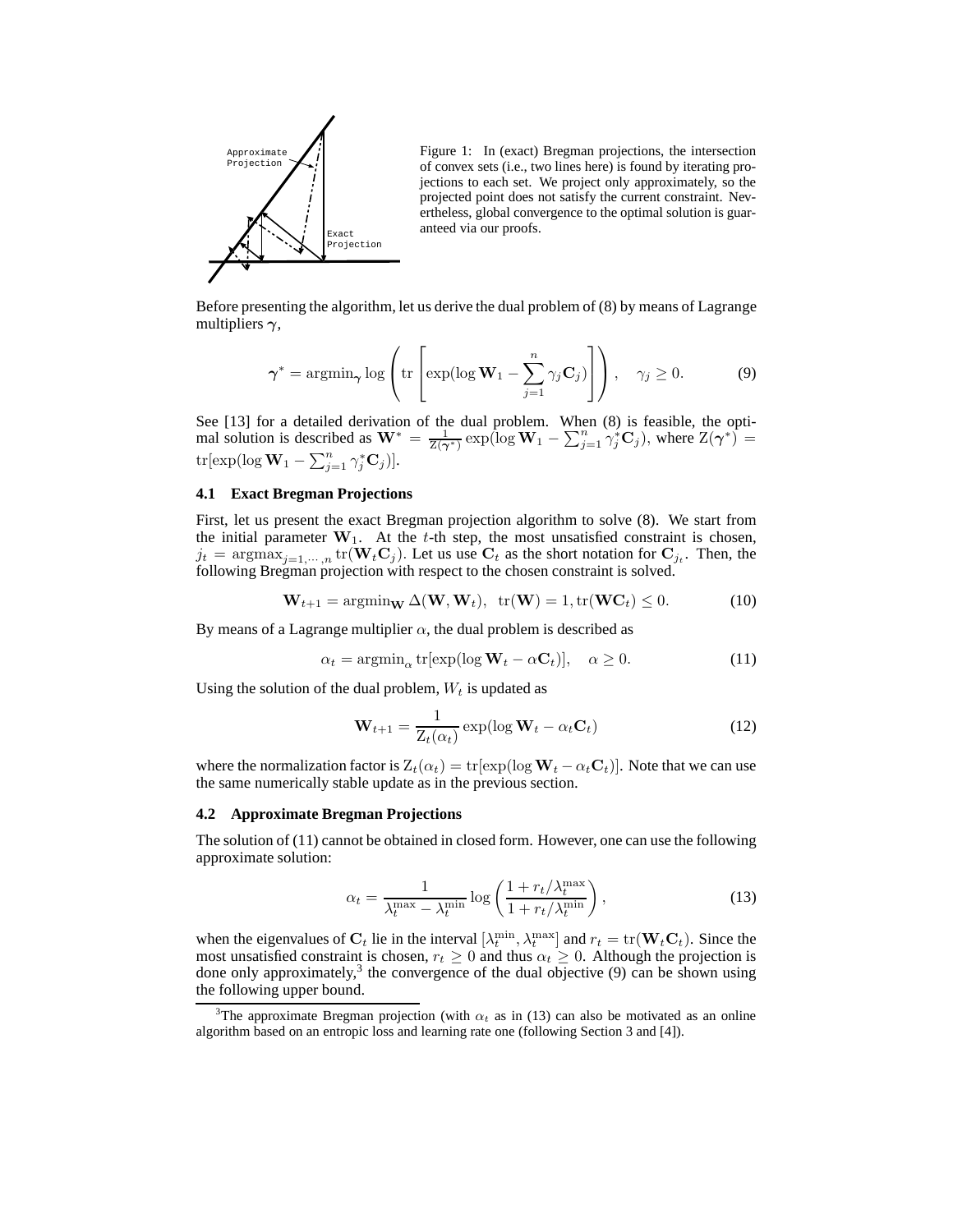**Theorem 4.1** *The dual objective* (9) *is bounded as*

$$
\operatorname{tr}\left[\exp\left(\log \mathbf{W}_{1} - \sum_{j=1}^{n} \gamma_{j} \mathbf{C}_{j}\right)\right] \leq \prod_{t=1}^{T} \rho(r_{t})
$$
(14)  
where  $\rho(r_{t}) = \left(1 - \frac{r_{t}}{\lambda_{t}^{\max}}\right)^{\frac{\lambda_{t}^{\max}}{\lambda_{t}^{\max} - \lambda_{t}^{\min}}} \left(1 - \frac{r_{t}}{\lambda_{t}^{\min}}\right)^{\frac{-\lambda_{t}^{\min}}{\lambda_{t}^{\max} - \lambda_{t}^{\min}}}$ .

The dual objective is monotonically decreasing, because  $\rho(r_t) \leq 1$ . Also, since  $r_t$  corresponds to the maximum value among all constraint violations  $\{r_j\}_{j=1}^n$ , we have  $\rho(r_t) = 1$ only if  $r_t = 0$ . Thus the dual objective continues to decrease until all constraints are satisfied.

### **4.3 Relation to Boosting**

When all matrices are diagonal, the DefiniteBoost degenerates to AdaBoost [9]: Let  ${x_i, y_i}_{i=1}^d$  be the training samples, where  $x_i \in \mathbb{R}^m$  and  $y_i \in \{-1, 1\}$ . Let  $h_1(x), \ldots, h_n(x) \in [-1, 1]$  be the weak hypotheses. For the j-th hypothesis  $h_j(x)$ , let us define  $C_j = \text{diag}(y_1 h_j(x_1), \dots, y_d h_j(x_d))$ . Since  $|yh_j(x)| \leq 1$ ,  $\lambda_t^{\max/\min} = \pm 1$  for any t. Setting  $W_1 = I/d$ , the dual objective (14) is rewritten as

$$
\frac{1}{d} \sum_{i=1}^d \exp\left(-y_i \sum_{j=1}^n \gamma_j h_j(x_i)\right),\,
$$

which is equivalent to the exponential loss function used in AdaBoost. Since  $\mathbf{C}_j$  and  $\mathbf{W}_1$ are diagonal, the matrix  $W_t$  stays diagonal after the update. If  $w_{ti} = [\mathbf{W}_t]_{ii}$ , the updating formula (12) becomes the AdaBoost update:  $w_{t+1,i} = w_{ti} \exp(-\alpha_t y_i h_t(x_i))/\mathbb{Z}_t(\alpha_t)$ . The approximate solution of  $\alpha_t$  (13) is described as  $\alpha_t = \frac{1}{2} \log \frac{1+r_t}{1-r_t}$ , where  $r_t$  is the weighted training error of the *t*-th hypothesis, i.e.  $r_t = \sum_{i=1}^d w_{ti} y_i h_t(x_i)$ .

## **5 Experiments on Learning Kernels**

In this section, our technique is applied to learning a kernel matrix from a set of distance measurements. This application is not on-line per se, but it shows nevertheless that the theoretical bounds can be reasonably tight on natural data.

When K is a  $d \times d$  kernel matrix among d objects, then the  $K_{ij}$  characterizes the similarity between objects i and j. In the feature space,  $K_{ij}$  corresponds to the inner product between object i and j, and thus the Euclidean distance can be computed from the entries of the kernel matrix [10]. In some cases, the kernel matrix is not given explicitly, but only a set of distance measurements is available. The data are represented either as (i) quantitative distance values (e.g., the distance between  $i$  and  $j$  is 0.75), or (ii) qualitative evaluations (e.g., the distance between i and j is small) [14, 13]. Our task is to obtain a positive definite kernel matrix which fits well to the given distance data.

**On-line kernel learning** In the first experiment, we consider the on-line learning scenario in which only one distance example is shown to the learner at each time step. The distance example at time t is described as  $\{a_t, b_t, y_t\}$ , which indicates that the squared Euclidean distance between objects  $a_t$  and  $b_t$  is  $y_t$ . Let us define a time-developing sequence of kernel matrices as  $\{W_t\}_{t=1}^T$ , and the corresponding points in the feature space as  $\{x_{ti}\}_{i=1}^d$  (i.e.  $[\mathbf{W}_t]_{ab} = \mathbf{x}_{ta}^{\dagger} \mathbf{x}_{tb}$ . Then, the total loss incurred by this sequence is

$$
\sum_{t=1}^T (\|\boldsymbol{x}_{t a_t} - \boldsymbol{x}_{t b_t}\|^2 - y_t)^2 = \sum_{t=1}^T (\text{tr}(\mathbf{W}_t \mathbf{X}_t) - y_t)^2,
$$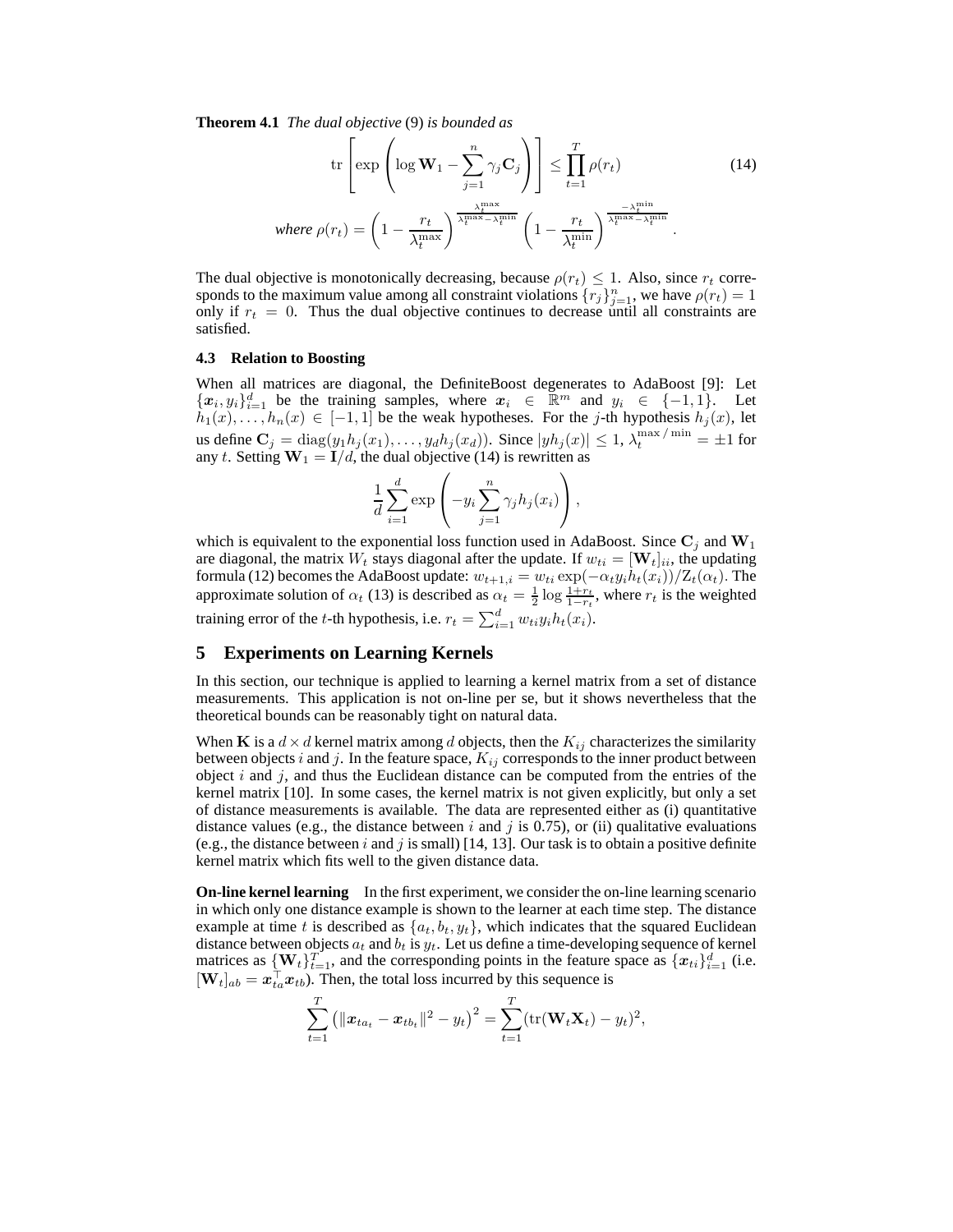

Figure 2: Numerical results of on-line learning. (Left) total loss against the number of iterations. The dashed line shows the loss bound. (Right) classification error of the nearest neighbor classifier using the learned kernel. The dashed line shows the error by the target kernel.

where  $X_t$  is a symmetric matrix whose  $(a_t, a_t)$  and  $(b_t, b_t)$  elements are 0.5,  $(a_t, b_t)$  and  $(b_t, a_t)$  elements are -0.5, and all the other elements are zero. We consider a controlled experiment in which the distance examples are created from a known *target kernel matrix*. We used a  $52 \times 52$  kernel matrix among gyrB proteins of bacteria ( $d = 52$ ). This data contains three bacteria species (see [12] for details). Each distance example is created by randomly choosing one element of the target kernel. The initial parameter was set as  $W_1 = I/d$ . When the comparison matrix U is set to the target matrix,  $L_U(S) = 0$  and  $\ell_{\text{max}} = 0$ , because all the distance examples are derived from the target matrix. Therefore we choose learning rate  $\eta = 2$ , which minimizes the relative loss bound of Lemma 3.2. The total loss of the kernel matrix sequence obtained by the matrix exponential update is shown in Figure 2 (left). In the plot, we have also shown the relative loss bound. The bound seems to give a reasonably tight performance guarantee—it is about twice the actual total loss. To evaluate the learned kernel matrix, the prediction accuracy of bacteria species by the nearest neighbor classifier is calculated (Figure 2, right), where the 52 proteins are randomly divided into 50% training and 50% testing data. The value shown in the plot is the test error averaged over 10 different divisions. It took a large number of iterations  $({\sim 2 \times 10^5})$  for the error rate to converge to the level of the target kernel. In practice one can often increase the learning rate for faster convergence, but here we chose the small rate suggested by our analysis to check the tightness of the bound.

**Kernel learning by Bregman projection** Next, let us consider a batch learning scenario where we have a set of qualitative distance evaluations (i.e. inequality constraints). Given *n* pairs of similar objects  $\{a_j, b_j\}_{j=1}^n$ , the inequality constraints are constructed as  $\|\mathbf{x}_{a_j} - \mathbf{x}_{b_j}\| \leq \gamma, j = 1, \ldots, n$ , where  $\gamma$  is a predetermined constant. If  $\mathbf{X}_j$  is defined as in the previous section and  $\mathbf{C}_j = \mathbf{X}_j - \gamma \mathbf{I}$ , the inequalities are then rewritten as  $tr(\mathbf{WC}_j) \leq 0, j = 1, \ldots, n$ . The largest and smallest eigenvalues of any  $\mathbf{C}_j$  are  $1 - \gamma$ and  $-\gamma$ , respectively. As in the previous section, distance examples are generated from the target kernel matrix between gyrB proteins. Setting  $\gamma = 0.2/d$ , we collected all object pairs whose distance in the feature space is less than  $\gamma$  to yield 980 inequalities ( $n = 980$ ). Figure 3 (left) shows the convergence of the dual objective function as proven in Theorem 4.1. The convergence was much faster than the previous experiment, because, in the batch setting, one can choose the most unsatisfied constraint, and optimize the step size as well. Figure 3 (right) shows the classification error of the nearest neighbor classifier. As opposed to the previous experiment, the error rate is higher than that of the target kernel matrix, because substantial amount of information is lost by the conversion to inequality constraints.